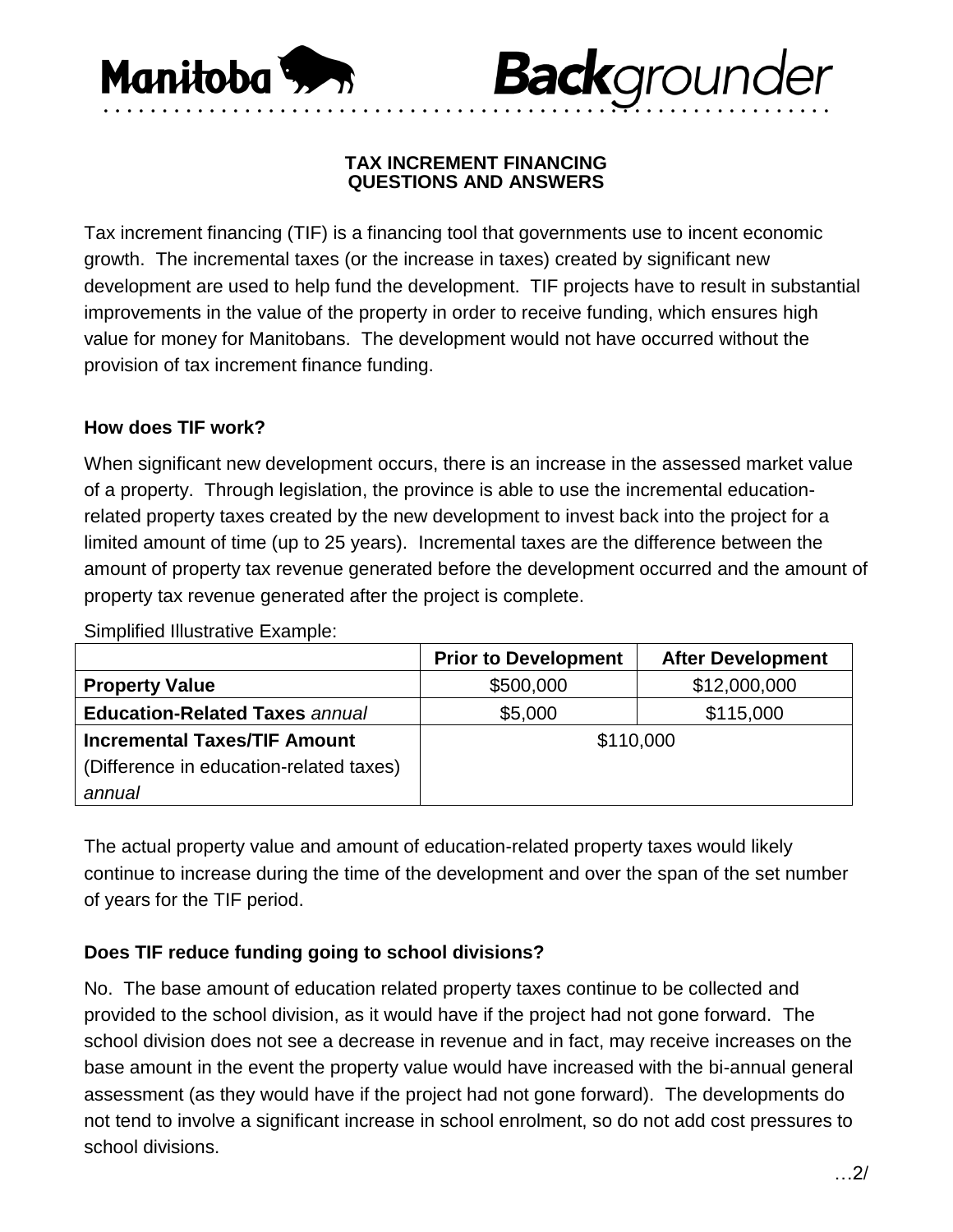### **Do developers have to pay taxes?**

Yes. Incremental taxes continue to be collected through property tax bills. It is the property owner's responsibility to pay the full tax bill.

### **Does the province provide up-front, lump-sum grant payments toward TIF projects?**

No. The province does not provide up-front grants under the new framework. No payments are made until the projects have completed construction and incremental taxes have been collected. At that point, the equivalent of the applicable incremental education taxes collected from TIF projects will be granted back to the developers annually.

#### **Why is the province creating a new TIF framework?**

The new TIF framework will ensure a clear, transparent collaborative approach to using TIF to incent economic growth. This will allow the province to consistently follow a true TIF model. Implementing a new, transparent framework for TIF that reduces risk and liability for Manitoba taxpayers and advances economic development is a commitment highlighted in the 2018 throne speech, as well as the recently released updated mandate letter for the minister of municipal relations. The mandate letter further commits to supporting Manitoba Growth, Enterprise and Trade in implementing the economic development strategy, which identifies a new TIF strategy as an early action item.

This means focusing on economic growth, limiting risk and ensuring value for money, which will benefit municipalities and communities across Manitoba.

## **Why is the government supporting projects using TIF?**

TIF will only be considered where projects are expected to provide substantial economic benefits for Manitoba, and its municipalities and communities. Manitoba is once again open for business and is recognized as an attractive destination for private investment by companies from across the country and around the world. These projects bring significant economic benefit to our communities and province. TIF, when used correctly, is a low-risk way to attract economic development and bring significant value to the province.

#### **What does the new provincial TIF framework look like?**

The new framework is based on seven principles (see attached graphic).

The framework highlights a clear and transparent process to clearly communicate TIF requirements, approved proposals and reporting on TIF outcomes, which will ensure consistency, value for money and public knowledge on all TIF projects.